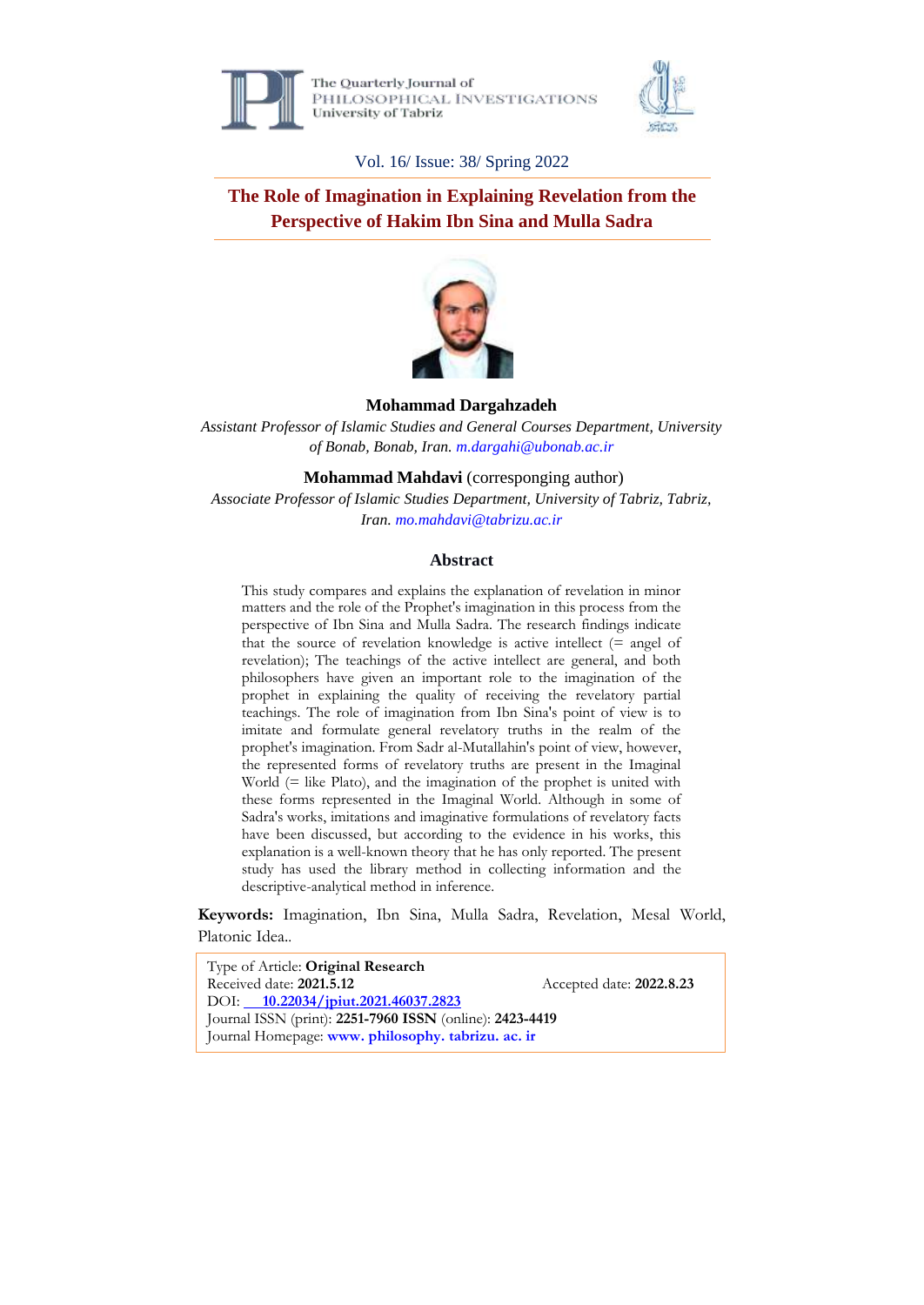

#### **Introduction**

The two great philosophers of the Islamic world, based on their ontological and anthropological foundations, have presented different analyzes of the phenomenon of revelation and the role of the Prophet's imagination in it. The general framework of Sadra's explanation is not fundamentally different from Ibn Sina's explanation, and both philosophers consider the source of general revelatory truths to be the world of intellect and active intellect, and have presented the same analysis in the quality of understanding these sciences and removing barriers to connection with active intellect. According to Ibn Sina, the active intellect (tenth intellect) emits scientific forms in any perception. Revelation is also one of the Imaginal of knowledge, the grace of the active intellect. The soul of the prophet, as a result of being free from the occupations of the external senses, connects with the active intellect and can receive the grace of revelatory knowledge from the active intellect. But these facts emanated from the active intellect are rational and general, and are imitated and formulated by the imagination of the prophet, and the partial forms and facts are engraved in the memory of the prophet in proportion to that general unseen evidence. Therefore, in Ibn Sina's analysis, the imagination of the prophet has a fundamental role in the process of revelation. And all the forms and words of revelation and even the vision of the angel of revelation, are made and paid by the powerful imagination of the prophet who has reached his perfection and does not make mistakes in these simulations.

According to Mulla Sadra, who believes in the unity of the world and the known in terms of perception, the soul of the prophet, after graduating from sensory occupations, becomes existential and unites with the active intellect (= angel of revelation) in the higher world and acquires general revelatory knowledge. As for the partial teachings of revelation, Mulla Sadra, who, following Suhrawardi, accepted the existence of the middle world (= the Imaginal World) and considered it to correspond to the population of the heavens, believes that degraded and imaginary forms of revelatory truths exist in the Imaginal World and the soul of the prophet.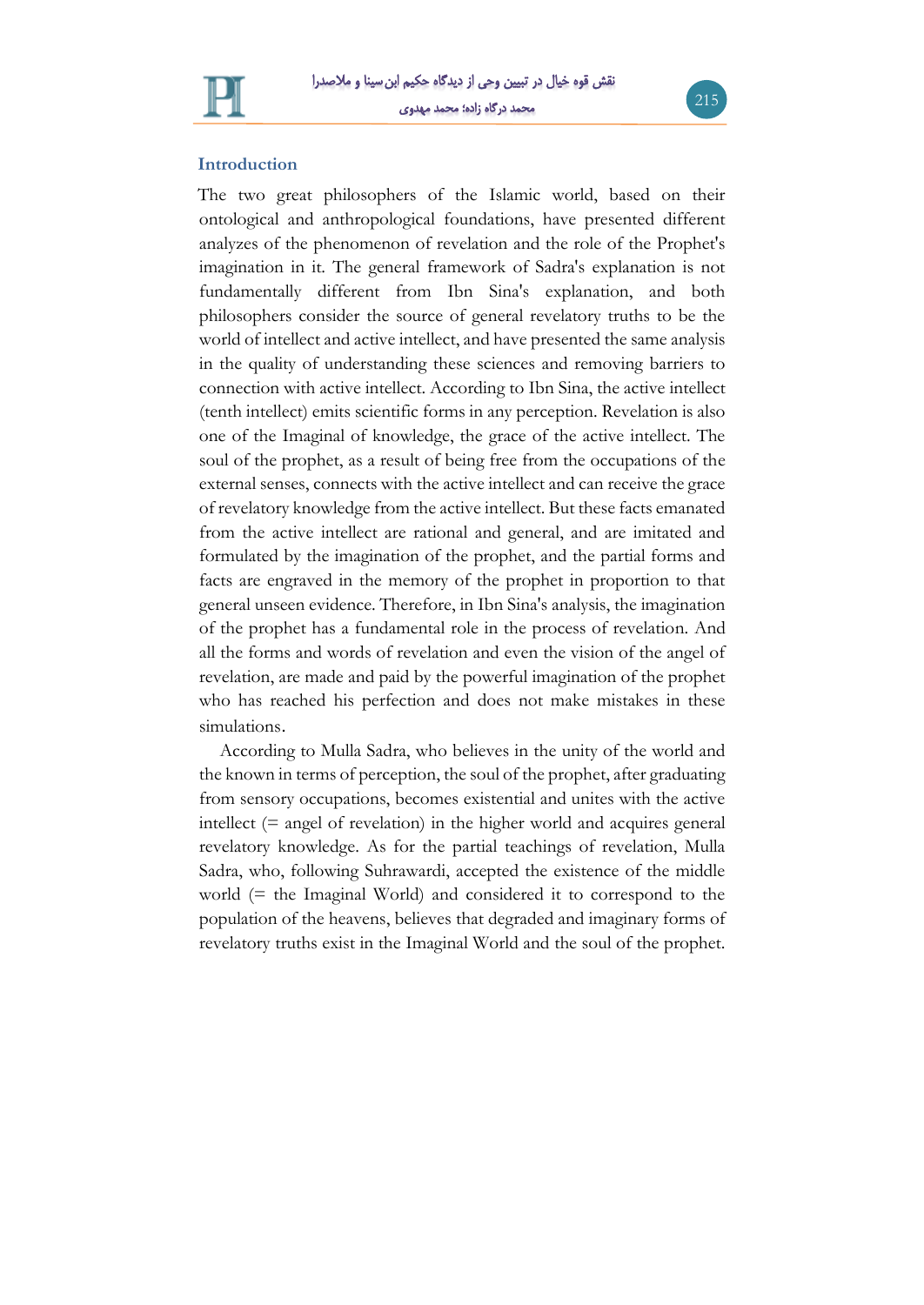

Due to having a strong imagination, he unites with this world and sees these forms there. The observed faces are then reflected in the external senses of the prophet and are seen there as observations.

Another analysis is presented in Sadra's works of the partial knowledge of revelation, according to which the receipt of partial evidence is not the product of the observation of the prophet in the world of separate examples. Rather, these things are done in the realm of the Prophet's soul by the power of imagination. Like the same word that Ibn Sina emphasized and considered the sight of the angel of revelation as the result of the imaginary imitations of the prophet. According to this statement, Sadra did not use the capacity of the world of example in analyzing the details of revelation, and his analysis will not be different from Ibn Sina's statement. Sadra's second explanation seems to be the famous view of philosophers that Sadra merely reports. As he has mentioned in his latest book, the interpretation of the Holy Quran, below the verse of Surah Al-Baqarah But the explanation of seeing the angel of revelation and the truths represented in the middle world (= the Imaginal World) is Sadr's own view.

#### **References**

- Ibn Sina, Hussein bin Abdullah (2006) *Alnafs men ketabe Alshefa*, research: Hassan Hassanzadeh Amoli, Qom: Islamic Propaganda Office, (in Persian)
- Ibn Sina, Hussein bin Abdullah (2004) *Alesharat va Altanbihat*, with the commentary of Khajeh Tusi, research: Hassan Hassanzadeh Amoli, Qom: Islamic Propaganda Office, (in Persian)
- Suhrawardi, Shahabuddin (2001) *Majmooe Mosannafat*, Volume 2, Edit. Henry Carbon, Tehran: Institute of Cultural Studies and Research, In Persian
- Sadr al-Muta'allehin, Muhammad ibn Ibrahim (1999) *Alhekmat-Almotaalya fe-Alasfare-Alarbate-Alaqlyat*, Beirut: On the Revival of the Arab Heritage.
- Sadr al-Muta'allehin, Muhammad ibn Ibrahim (2003) *Alshavahed-Alrobobiyat*, Correction and Research: Seyyed Mostafa Mohaghegh, Tehran: Sadra Islamic Wisdom Foundation, (in Persian)

216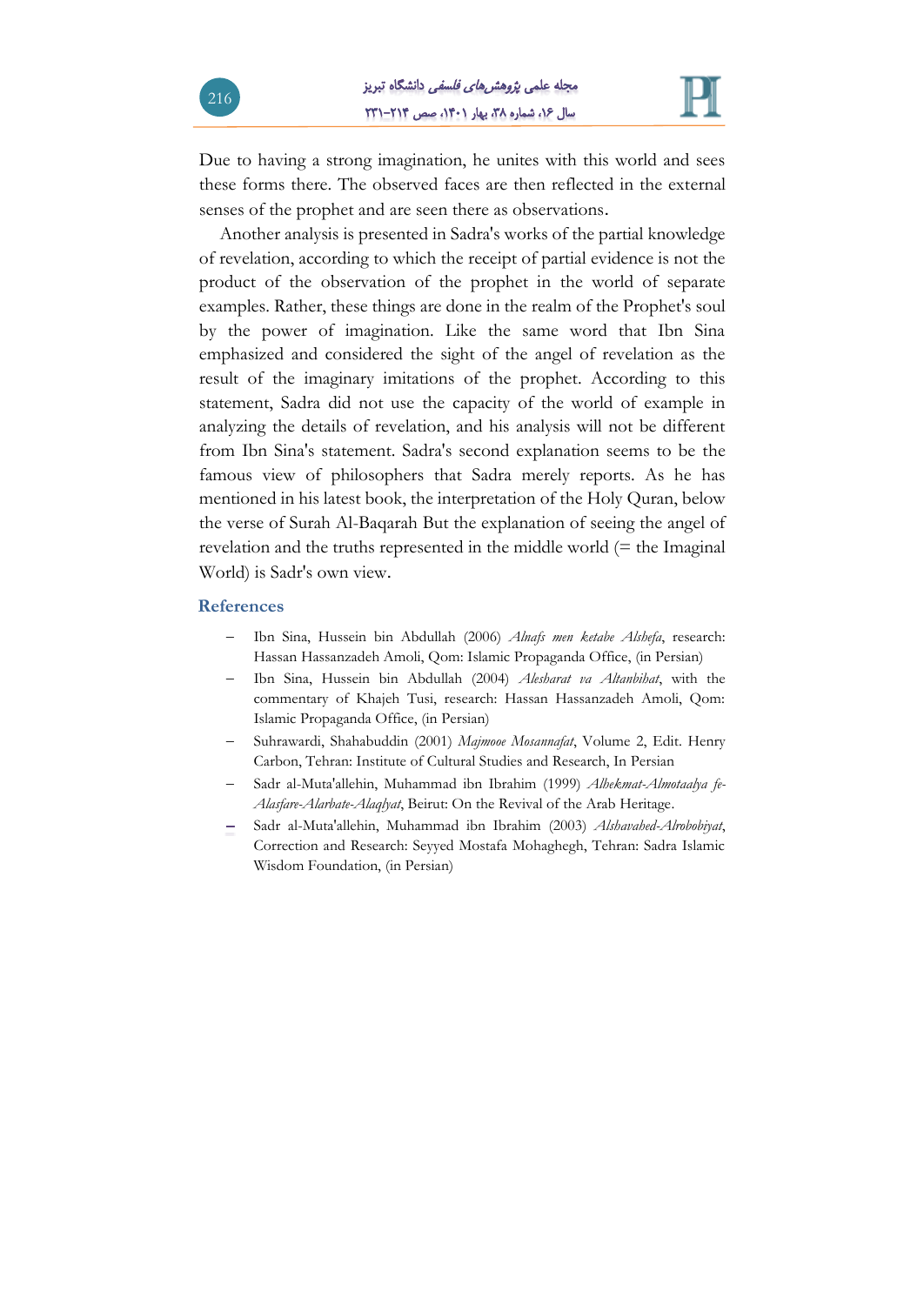





مجله علمی *پژوهشرهای فلسفی* دانشگاه تبریز **سال /1۶ شماره /3۸ بهار 1041**

# نقش قوه خیال در تبیین وحی از دیدگاه حکیم ابن سینا و ملاصدرا

**محمد درگاه زاده**

استادیار، گروه معارف، دانشکده علوم پایه، دانشگاه بناب، بناب، ایران. m.dargahi@ubonab.ac.ir

**محمد مهدوی** )نویسنده مسئول( دانشیار، گروه معارف، دانشکده االهیات، دانشگاه تبریز، تبریز، ایران. mo.mahdavi@tabrizu.ac.ir

### **چکیده**

این پژوهش به مقایسه و بررسی تبیین وحی در امور جزئی و نقش قوه خیال(متخیله) پیامبر در این فرایند از دیدگاه ابنسینا و مالصدرا پرداخته است. یافتههای تحقیق حاکی از آن است که منبع معارف وحیانی، عقل فعال(=فرشته وحی) است؛ معارف موجود در عقل فعال، کلی هستند و هر دو فیلسوف، برای تبیین کیفیت دریافت معارف جزئی وحیانی، نقش مهمی به قوه خیال نبی دادهاند. نقش قوه خیال از دیدگاه ابنسینا، محاکات و صورتسازی از حقایق کلی وحیانی در ساحت خیال نبی است. از دیدگاه صدرالمتالهین اما، صور تمثل یافته حقایق وحیانی، در عالم مثال(=مثل افلاطونی) حضور دارند و قوه خیال نبی، با این صُورِ تمثل یافته در عالم مثال، متحد میگردد. هر چند در برخی آثار صدرا، محاکات و صورتسازی قوه خیال از حقایق وحیانی نیز مطرح شده است، اما با توجه به شواهد موجود در آثارش، این تبیین، نظریه مشهور است که وی صرفا گزارش نموده است. پژوهش حاضر در گردآوری اطالعات از روش کتابخانهای و در استنتاج از روش توصیفی- تحلیلی بهره برده است.

**کلیدواژهها:** قوه خیال، ابنسینا، مالصدرا، وحی، عالم مثال، مثل افالطونی.

نوع مقاله: **علمی- پژوهشی** تاریخ دریافت: **1044/۲/۲۲** تاریخ پذیرش: **1044/۶/1**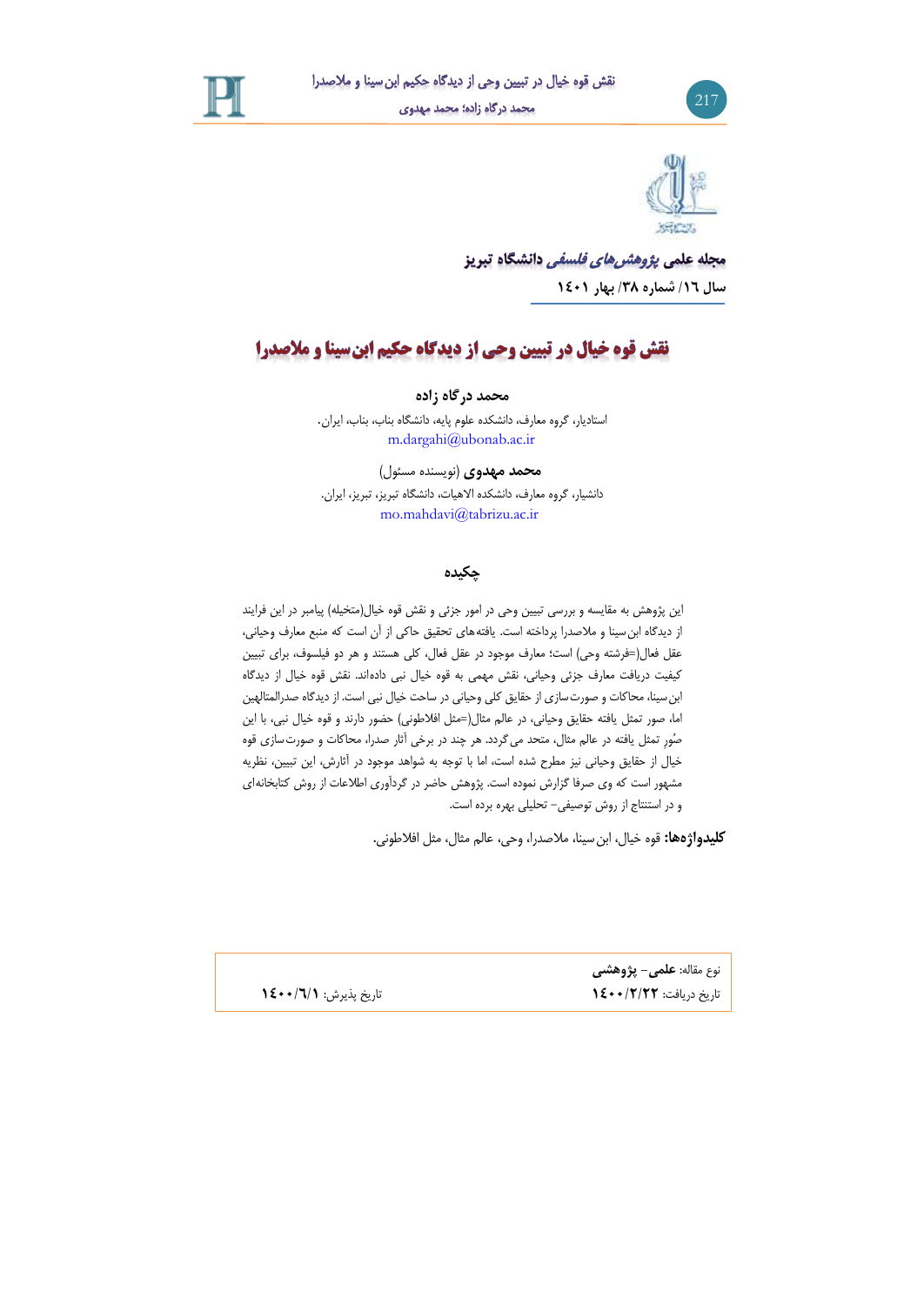

## **.1 مقدمه و طرح مسئله**

یکی از مفاهیم دینی که بیش از هر مفهوم دیگری مورد تحلیل و موشکافی قرار گرفته است، پدیده »وحی« میباشد؛ علت این امر غیر از رسالت اصلی فلسفه، ریشه در پرسشهایی داشته که منکرین درباره مسئله »وحی« وارد ساختهاند؛ همچنانکه این پرسشِ آنان، در متن قرآن )اسراء/ 49( نیز انعکاس یافته است.

در این میان فیلسوفان مسلمان، راه پاسخگویی به شبهات منکرین را نه در مجادالت کالمی بی حاصل، بلکه در تقریر و تبیین ماهیّت وحی و جستوجوی مبانی فلسفی|ی می دانستند که امکان عقالنی وحی را مبیّن و مستدل سازد. یکی از مسائل مهم، در رابطهبا تبیین عقالنی وحی، چگونگی دریافت معارف وحیانی جزئی توسط نفس نبی است؛ از دیدگاه فیلسوفان مسلمان، عقل فعال یا عقل دهم منبع علوم وحیانی است و به تعبیری فرشته وحی است(فارابی، ۱۹۸۶: ۱۲۱). اکنون این پرسش مهم مطرح است که معارف وحیانی جزئی از چه منبعی و با چه فرایندی، مکشوف نفس نبی گردیده است؟

در این پژوهش، به منظور بررسی آراء و نظرات دو فیلسوف بزرگ جهان اسالم: ابنسینا و مالصدرا در پاسخ بهاین پرسش، ابتدا مبانی انسان شناختی و قوای مؤثرِ نفس در معرفت وهمچنین برخی مبانی هستی شناختی این دو فیلسوف همانند جایگاه عقل فعال، عالم مثال و مثل افالطونی و نقش آنها در حصول مطلق معرفت مورد تبیین قرار گرفته است. یکی از مهمترین قوای نفس که نقش موثری در حصول معرفت جزئی دارد، قوه خیال(=متخیله) می باشد. اکنون پرسش این است: آیا در حصول معارف وحیانی جزئی همانند دیگر مصادیق معرفت، قوه خیال نبی موثر است؟ به بیان دیگر نقش قوه خیال نبی در حصول معارف جزئی وحیانی چیست؟ این پژوهش به دنبال بررسی و پاسخ این پرسش از دیدگاه دو فیلسوف تاثیرگذار جهان اسالم و مقایسه دیدگاه ایشان می باشد.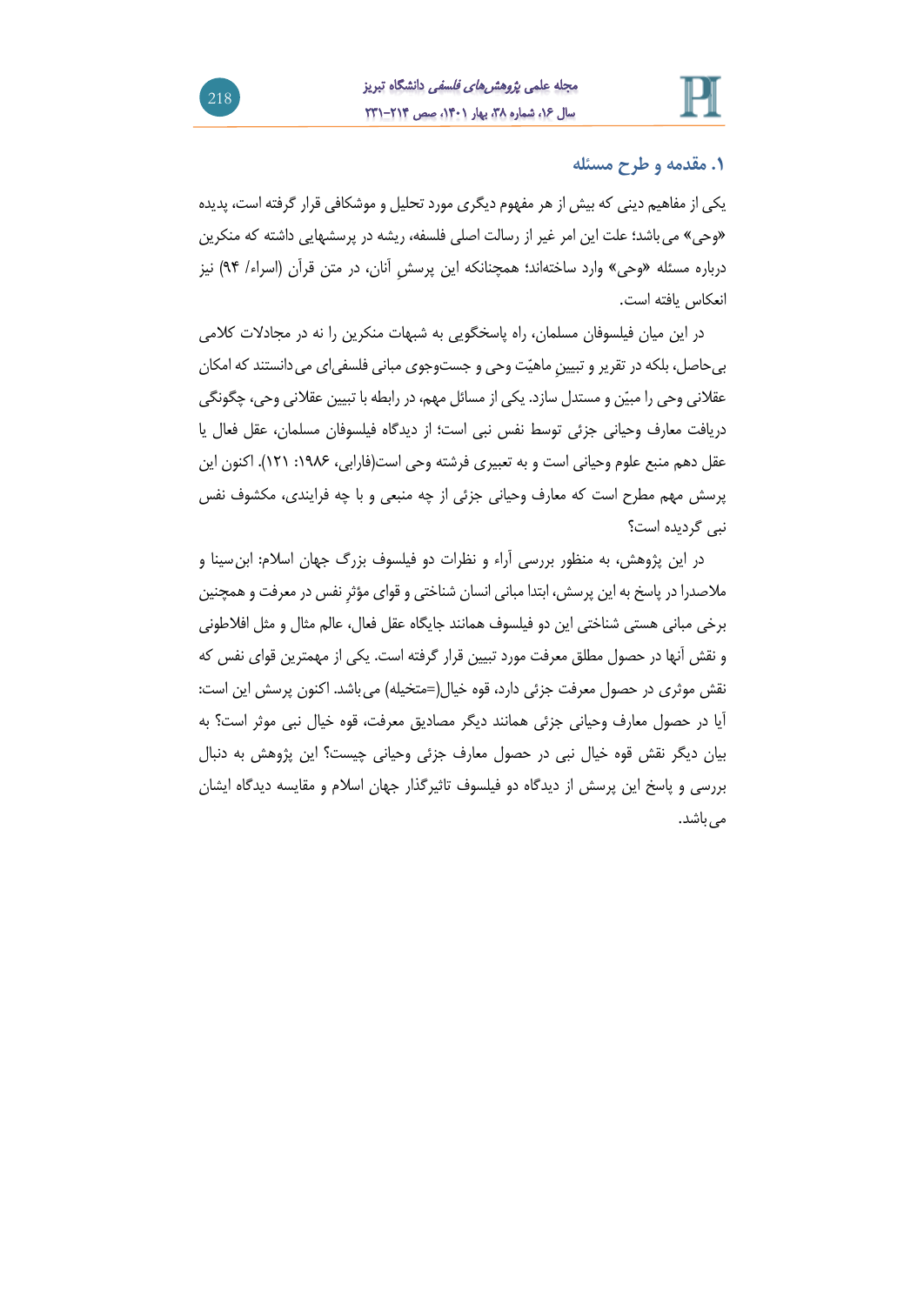

**.1 ابنسینا**

219

**.۲-1 مبانی ابنسینا در تبیین وحی**

## **.۲-1-1 عقل فعال**

ابن سینا همچون دیگر فیلسوفان مسلمان، بر اساس قاعده »الواحد«، نظام صدور هستی را یك نظام طولی میداند بدین طریق که در آغاز، موجود واحدی از خداوند صادر میشود، این موجود که عقل اول و صادر اول نامیده میشود، دارای حیثیتها و جهتهای مختلفی است که به اعتبار آنها مصحّح صدور موجودات بعدی میباشد. فیلسوفان مشایی، بر اساس فلكشناسی بطلمیوسی که تعداد افلاک را ۹ عدد می دانست، تعداد عقول را ۱۰ عدد می دانند و معتقدند کثرت های موجود در عالم عنصری نیز مربوط به عقل دهم میباشد که آخرین سلسله عقول است و عقل فعال نیز نامیده می شود(ابن سینا، ۱۳۸۳: ۸۲۶/۳). صورتهای علمی تمامی موجودات عالم طبیعت در نزد عقل فعال حاضر میباشند و او به همه آنها عالم میباشد.

البته علم عقل فعال به موجودات پایین تر، بر وجه کلی است و با تغییر و تحوالت عالم طبیعت، علم عقل فعال دستخوش تغییر و تحول نمی گردد بلکه عقل فعال به حکم اینکه مجرد است، تغییر و تحول در ذات و صفاتش، راه ندارد. بنابراین علم او به جزئیات عالم طبیعت نیز متناسب با خودش و به نحو کلی میباشد همانند علم بناء و معمار به ساختمان که قبل از ایجاد ساختمان وجود دارد و با ساخته شدن تدریجی ساختمان، تغییری در علم او ایجاد نخواهد شد. )همان، ص 429 (

# **.۲-1-۲ نفوس فلکی**

به اعتقاد ابنسینا غیر از عقل فعال، مبادی دیگری نیز وجود دارند که علم وقایع عالم طبیعت، بصورت جزیی در آن ثبت است. زیرا بنابر طبیعیات قدیم، همه وقایع جزئی حادث در عالم طبیعت، ناشی از تأثیرات و حرکات سماوات و افعال آنهاست. حرکت برای افالك و اجرام سماوی، فعلی اختیاری است؛ این حرکات از آنجا که در عالم خارج تحقق دارند، اموری جزئی هستند و هیچ امر جزئی از اختیار و اراده کلی سر نمیزند. پس فاعلِ آن امر جزئی باید دارای اختیار و اراده جزئی باشد و باید فعل خود را که امر جزئی است تصور کند؛ لذا باید مدرِك جزئیات باشد .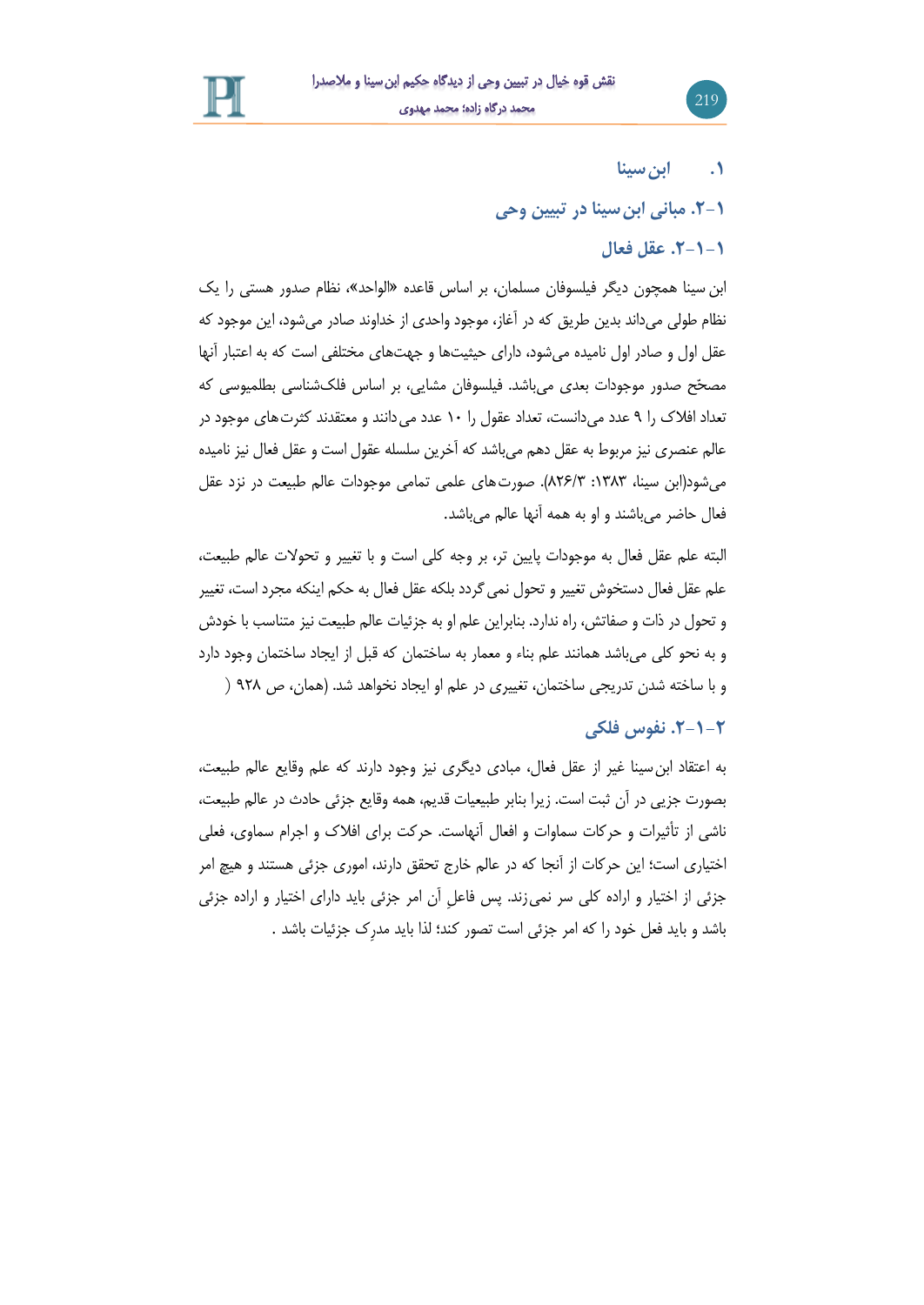

بنابراین افالك باید دارای نفوسی باشند که به واسطه قوه تخیل بر ادراك جزئیات قادر باشند. اگر افعال نفوس فلکی، اختیاری است. صدور فعل از آنها نیازمند تصور غایات افعال است و غایات حرکات آنها عبارت است از حوادث و وقایعی که در اثر حرکات آنها در عالم طبیعت رخ میدهد. اگر نفوس فلکی غایات افعال خود را تصور می کنند، پس بر حوادث جزئی حال و آینده عالم طبیعت عالمند. زیرا غایات آنها همین حوادث است. نتیجه سخن این که هیچ امری در عالم طبیعت حادث نمیشود، مگر این که نفوس فلکی قبل از تحقق بدانها عالِم هستند. به همین ترتیب میتوان در باب پدیدههای گذشته نیز سخن گفت )ابن سینا، :6492 .669(

**.۲-1-3 کیفیت ادراک نفس**

در نظام معرفتی فیلسوفان مسلمان، نفس فی حد ذاته، واجد هیچ یك از صورتهای معقوله نیست، بلکه تنها پذیرنده آنهاست و حصول آن صورتها در نفس، محتاج علت فاعلی است. بی شك علت فاعلی آن صورتها، خود نفس نمی تواند باشد؛ زیرا فاقد شیء معطی آن نخواهد بود بلکه هر موجودی که از قوه به فعل برسد محتاج سببی است که آن را به فعلیت برساند. چنین موجودی در عالم طبیعت یافت نمی شود. پس باید جوهری عقلی باشد که بالفعل، مدرِک همه صورتهای عقلیه است. آن جوهر عقلی را حکما عقل فعال می دانند(ابن سینا، ۱۳۸۵: ۳۳۵).

بر این اساس تبیین منطقی حصول معرفت از طریق تشکیل حدود و قیاسات، معطی معرت و مفیض آن نیست بلکه تشکیل حدود و قیاسات تنها در حد مستعد کردن قوه عاقله برای دریافت معقول از عقل فعال می باشد(ابن سینا، ۱۳۸۵: ۳۳۷).

# **.۲-1-0 قوه خیال )متخیله(**

از دیدگاه فیلسوفان مسلمان، قوه »متخیله« یا »متصرّفه« نقش مؤثری در علم و ادراك ایفاء میکند. کار اصلی این قوه، جداسازی و به هم پیوستن صور و معانی موجود در قوه خیال و قوه حافظه و خلق یك سری صور و معانی جدید است)همان: 219(. این قوه گاهی تحت فرمان قوه عاقله فعالیت میکند که در این هنگام »مفکّره« نامیده میشود و گاهی تحت فرمان قوه واهمه که در این هنگام »متخیله« نامیده میشود)ابن سینا، :6191 913/2 .(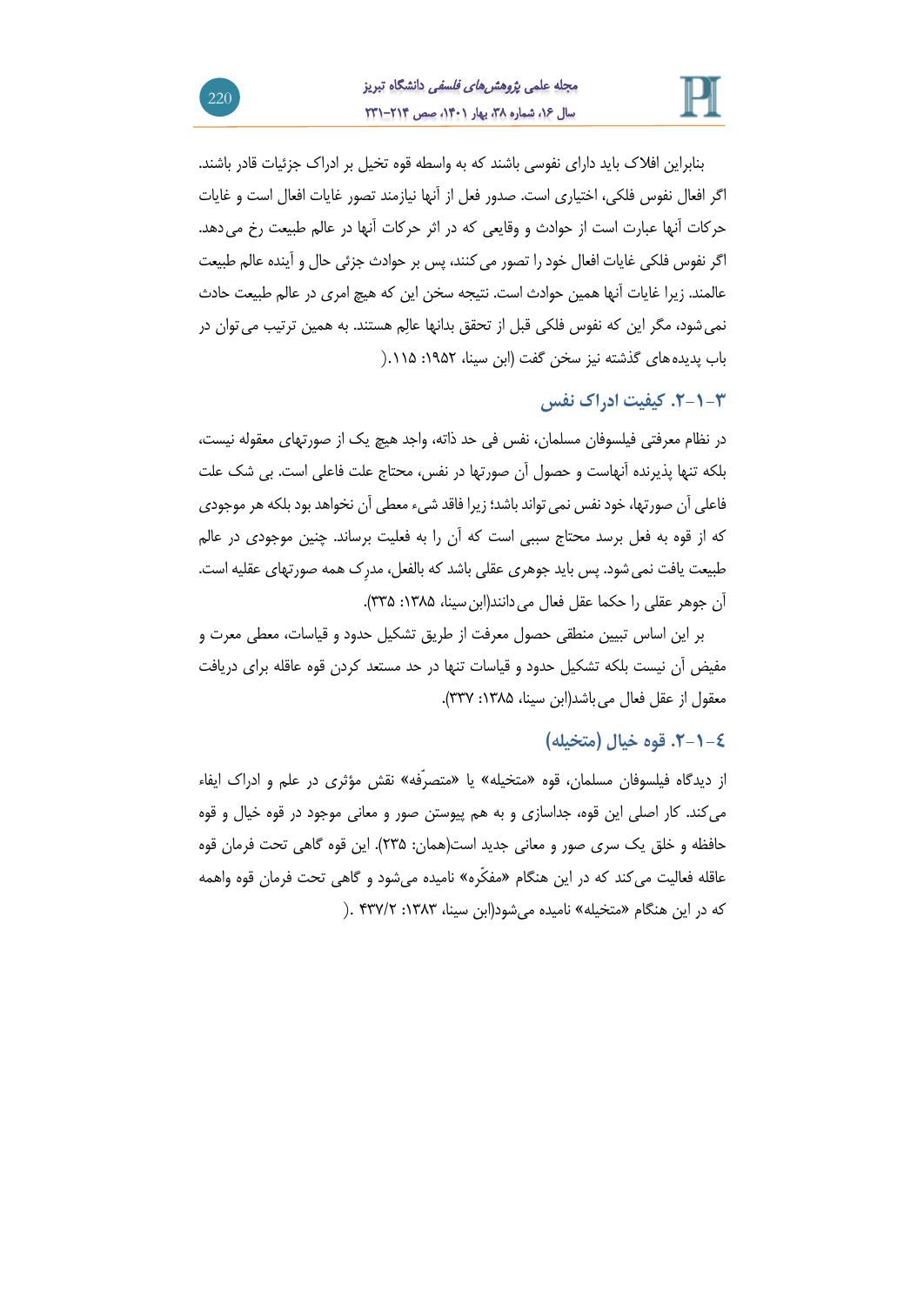# **.۲-1-5 حکایتگری متخیله**

221

قوه متخیّله بطور فطری عالقه شدیدی به صورتسازی از هر معلومی که از سنخ معنا باشد، دارد. گو اینکه این قوه میخواهد از تمامی معلومات خود صورتی پیش خود داشته باشد، به گونهای که حتی برای واالترین و عالیترین معانی هستی همچون مفهوم خدا و عقول مقرّب، صورتی تصور می کند. این خصوصیت قوه متخیله را محاکات (= صورتسازی) میiامند. علاقه و میل شدید این قوه به محاکات به گونهای است که به محض دریافت یك معلوم توسط نفس، این قوه با سرعت فوقالعادهای دست به کار میشود و صورتی متناسب برای آن معلوم در نزد خود خلق میکند. مخصوصاً اگر این معلومات دریافتی از سنخ مفاهیمی باشند که زیاد برای نفس آشنا و ملموس نیستند)همان، 6619/1(.

پرسشی که مطرح است این است که آیا میتوان محاکاتهای پیدرپی متخیله و انتقال آن از صورتی به صورتهای دیگر را تحت کنترل درآورد و از افراط و زیادهروی در آن جلوگیری نمود؟ ابن سینا کنترل و به ضابطه درآوردن متخیله را مرهون دو امر میداند: ۱– قوت و کمال نفس، ۲– شدت و جالء حقیقتی که در متخیله نقش میبندد. قوت و کمال نفس موجب میشود که متخیله را کامالً تحت اختیار خود بگیرد و به هنگام رسیدن یك سانح خارجی به متخیله، آن را از افراط در صورتسازی باز دارد، همچنانکه دانشمندان و اهل تفکر به دلیل داشتن نفس قوی، متخیله را به سیر در معلوماتی جهت میدهند که خود میخواهند.

همچنین، چنانکه معنایی رسیده به متخیله در نهایت وضوح و روشنی باشد از دستبرد و دستکاری قوه متخیله ممانعت میکند و آن را از حرکتهای بیمحابای خود باز میدارد)همان،  $.(\rangle$ 

### **.۲-۲ تبیین وحی در امور جزئی از دیدگاه ابنسینا**

از دیدگاه فیلسوفان مشاء، عقل فعال -عقل دهم- افاضه کننده صورتهای علمی در هر ادارکی است. وحی نیز به عنوان یکی از مصادیق معرفت، افاضه و فیض عقل فعال میباشد. اما بر اساس مبانی فالسفه، عقل فعال به این جهت که عقل است، صورتهای افاضه شده از ناحیه او نیز عقالنی و کلی خواهند بود و این در حالی است که بیشك وحی مضبوط در کتب مقدس از جمله قرآن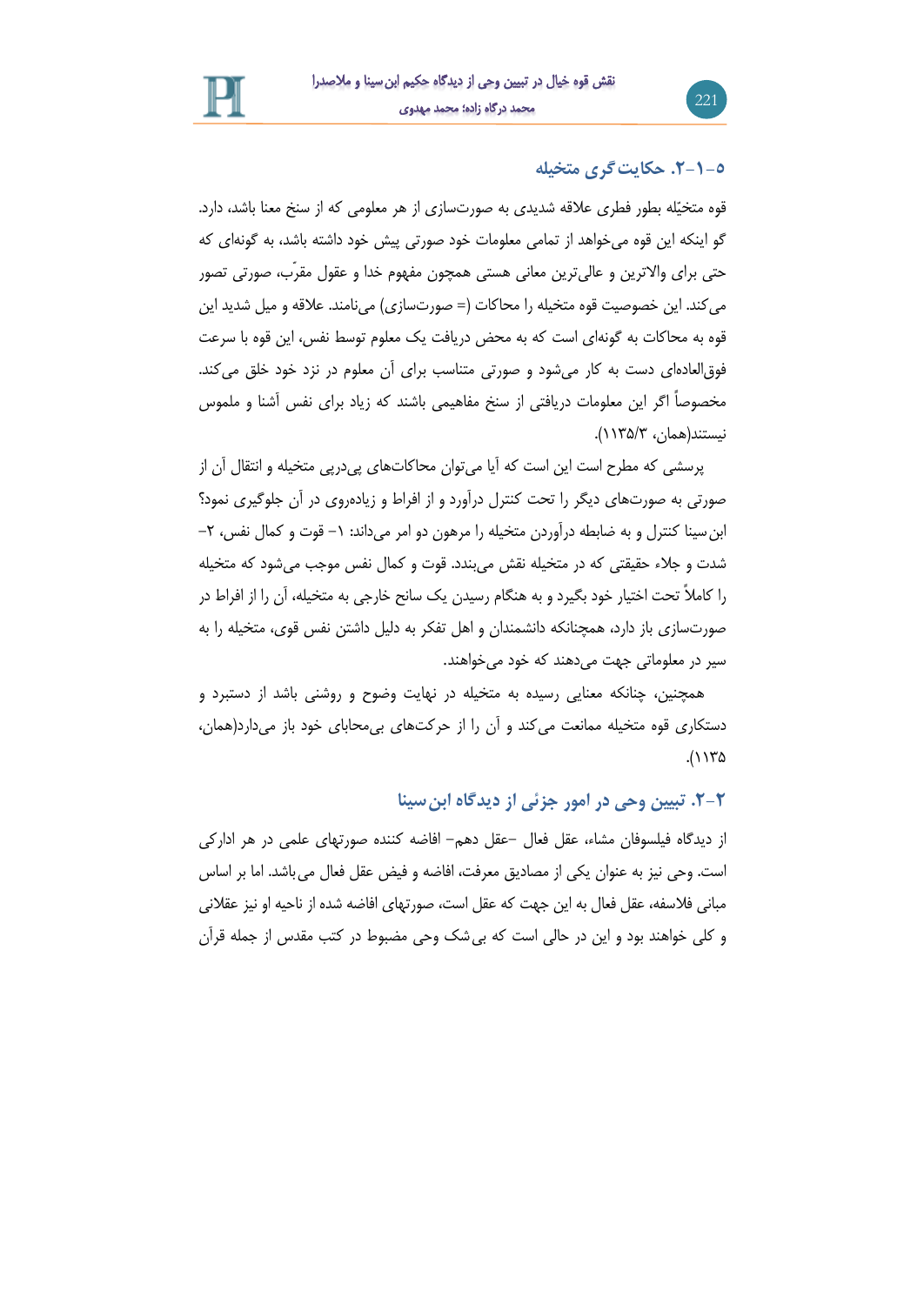

کریم، غیر از قضایا و احکام کلی، در بسیاری از موارد ناظر به احکام جزئی و حوادث شخصی نیز است.

ابن سینا بدین منظور از دو عنصر دیگر نیز در تبیین وحی بهره جسته است:

- .6 مسئله نفوس فلکی.
- .2 نقش قوه خیال )متخیله( در فرآیند نزول وحی.

چنانکه گفته شد به اعتقاد ابنسینا، علم به حقایق جزئی عالم طبیعت در نفوس افالك ثبت است؛ بنابراین نبیّ در صورت اتصال با نفوس افالك میتواند عالِم به این حقایق گردد، اکنون پرسش این است که نفس نبیّ توسط کدام یك از قوای خود، این علوم را از نفوس فلکی دریافت می دارد. روشن است قوه عاقله (=عقل نظری) بدلیل اینکه عقل است و شأن ادراک کلیات را دارد، نمیتواند مدرِك این امور جزئی باشد و مناسبترین قوه از قوای نفس برای اتصال با این نفوس، قوه خیال می باشد.

از نظر ابن سینا نبیّ به کسی گفته می شود که قوای سه گانه عاقله(عقل نظری)، خیال(متخیله) و قوای تحریکی)حواس( او به حد کمال رسیده باشند. کمال عقل نظری و برخورداری از عقل قدسی در تبیین وحی در امور کلی، کارایی دارد؛ اما کمال قوه خیال(متخیله) که در این قسمت مورد نظر ماست عبارت از برخورداری از متخیله نیرومند و قوی میباشد که پرداختن به دادههای حواس ظاهری او را از تفکر و اتصال به عوالم باال باز نمیدارد. در نفوس ضعیف، بنابر خاصیت کشمکش و تجاذب قوا، پرداختن به قوای ظاهر، باطن و اداراکات باطنی را از فعالیت باز میدارد. اما صاحبان نفوس قوی همچون انبیاء که متخیله آنها در نهایت شدت و کمال است و در عین فعالیت در حوزه حواس ظاهری و تدبیر امور بدن از ارتباط با نفوس فلکی نیز باز نمیمانند. چنین نفوسی قادر هستند آن چه که نفوس ضعیفه در خواب بر اثر تعطیلی حواس میبینند، در بیداری نیز رؤیت کنند(ابن سینا، ۱۹۵۲: ۲۴۰).

مهمتر از نفوس فلکی در تحلیل ابنسینا، نقشی است که وی به قوه متخیله در محاکات(صورت سازی) و جزئی کردن حقایق کلی وحیانی میدهد. بیان ابن سینا چنین است که آثار روحانی و مدرکات رسیده به نفس یا چنان ضعیف است که قوه متخیله و حافظه، از آن متأثر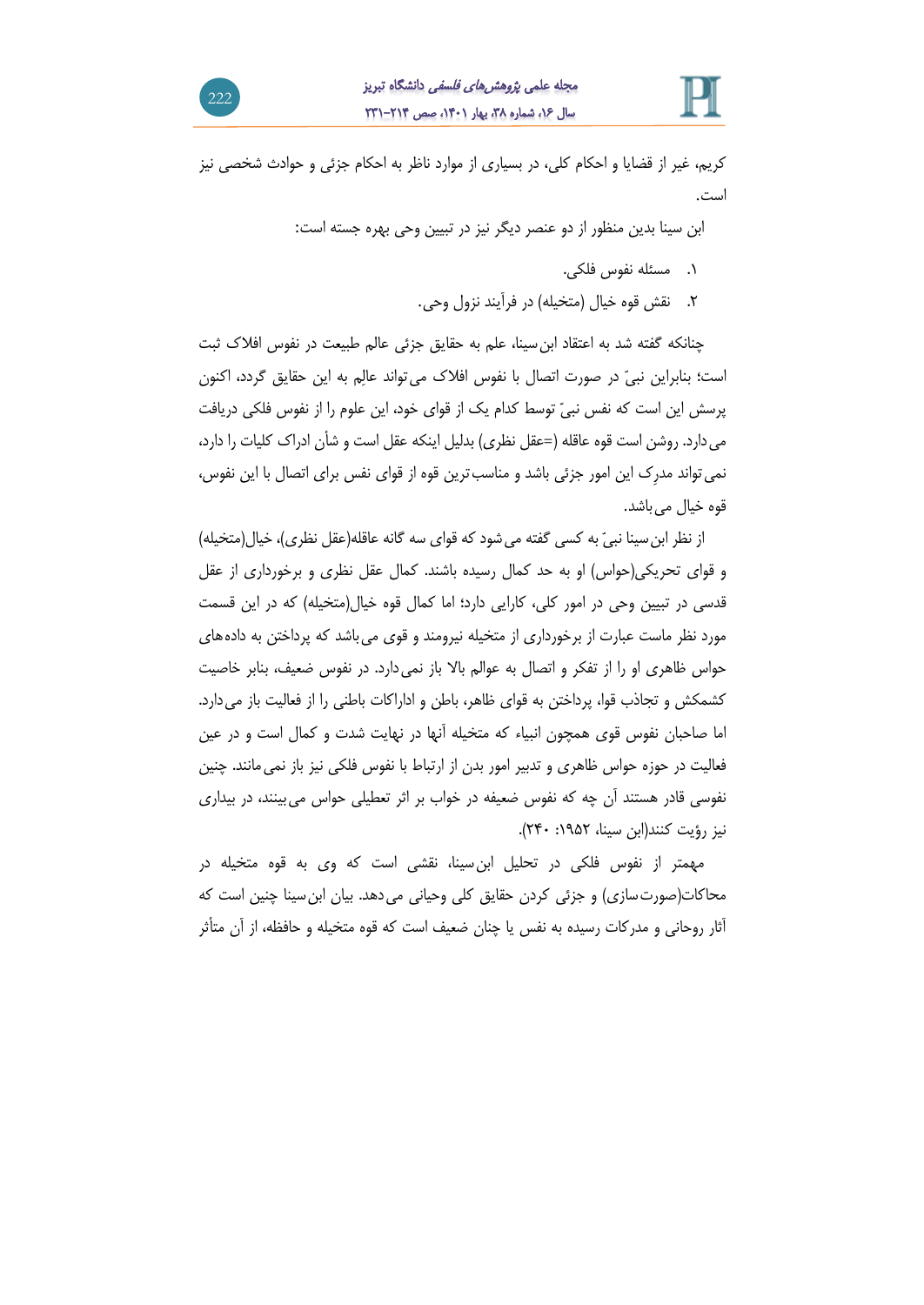نمیشود و اثری از آن مدرَك غیبی باقی نمیماند. و گاهی این مدرك قویتر است به گونهای که متخیله نیز از آن متأثّر شده و به حرکت در میآید جز این که متخیله به قدری در محاکات )=صورت سازی( دچار افراط میشود که مدرك غیبی را از آن حالت اولیه و صراحت میاندازد وحافظه نیز نمی تواند آن صورت اولیه و صریح را در خود ضبط نماید، بلکه تنها انتقالات و محاکیات )=صورتهای ساخته شده(، توسط متخیله را ضبط مینماید.

برخی اوقات نیز مدرك غیبی در نهایت قوت و نورانیت است و نفس نیز به هنگام دریافت آن از ثبات و پایداری برخوردار است، در چنین شرایطی صورتی متناسب با آن اثر غیبی به طور شفاف و صریح در متخیله نقش میبندد و دچار محاکات بی رویه و انتقاالت پی در پی متخیله نمیشود. ابنسینا این قسم سوم را که به صورت مضبوط و دست نخوره در قوّه حافظه نبی باقی میماند را وحی یا الهام بدون نیاز به تأویل میداند و قسمی را که دچار محاکات پی در پی متخیله گردیده و اصل آن اثر درحافظه نبی باقی نمانده بلکه محاکیات و انتقاالت آن باقی مانده را وحی یا الهام نیازمند به تأویل می نامد(همان، ۱۱۳۸ – ۱۱۴۱).

شاید بتوان گفت علت تاکید ابنسینا بر نقش قوه متخیله در امور جزئی وحیانی، وبسنده نکردن به نقش نفوس فلکی این باشد که وحی در لسان شریعت به علوم و معارفی اطالق میشود که از جانب فرشته وحی (=عقل فعال) القاء می شود، بنابراین سخن گفتن از اتصال نبی به نفوس فلکی در مقام تبیین وحی مناسب نمی نماید. بر این اساس، می توان نقش نفوس فلکی در تبیین ابن سینا را منحصر به اخبار از غیب توسط غیر نبی و یا اخبار غیر وحیانی نبی(=الهام) از غیب، تبیین نمود.

### **.3 صدرالمتالهین**

223

**.3-1 مبانی مالصدرا در تبیین وحی**

**.3-1-1 اتحاد عاقل با معقول**

چنانچه در گزارش دیدگاه ابنسینا گفته شد، از دیدگاه فیلسوفان مسلمان هر گونه علم و ادراکی، افاضه عقل فعال بوده و از اتصال با عقل فعال حاصل میشود؛ اکنون این پرسش مطرح میشود که مقصود از این اتصال چیست؟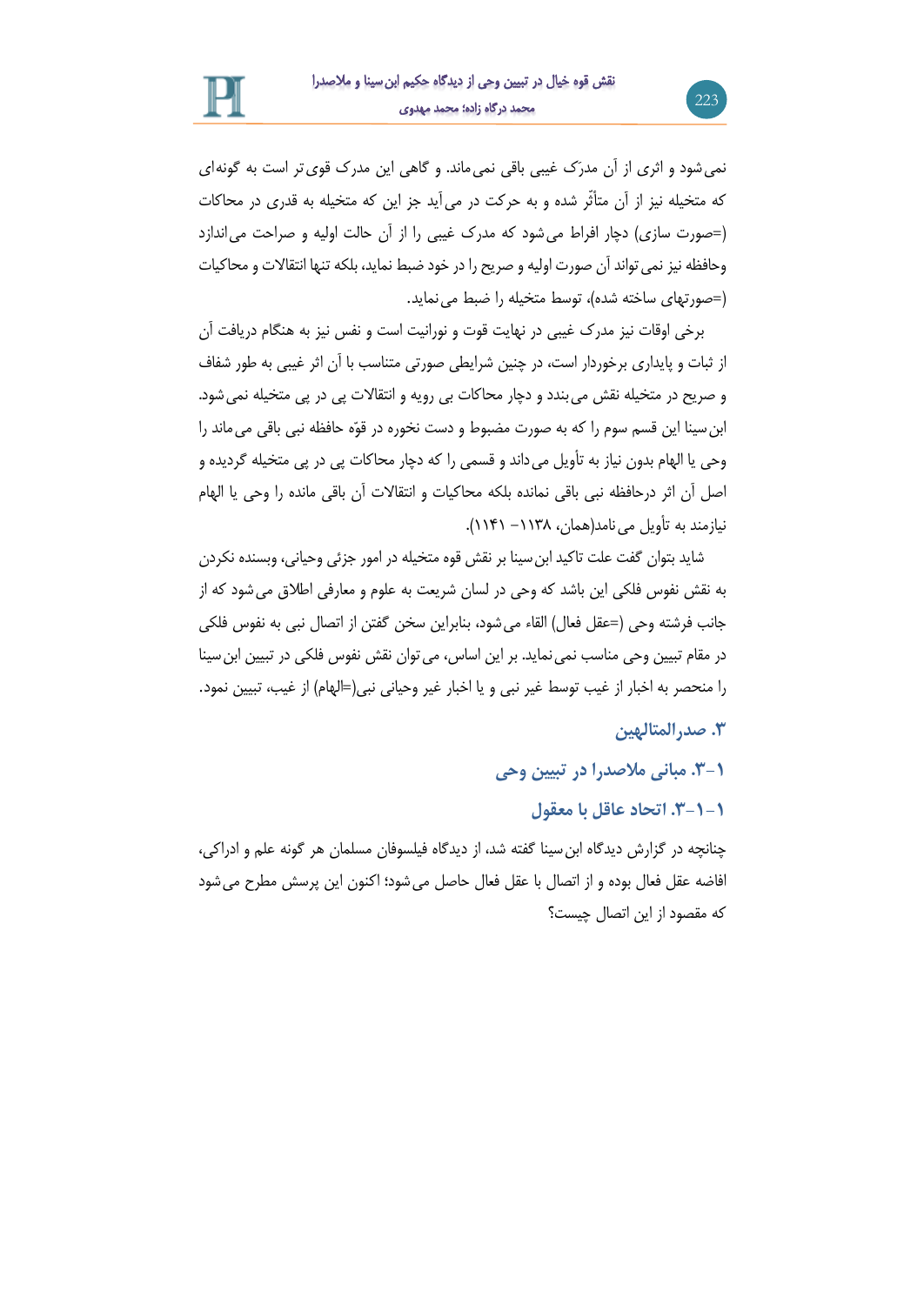

در پاسخ باید گفت آنچه ابن سینا از اتصال با عقل فعال قصد می کند به کلی با مقصود ملاصدرا متفاوت است. از نظر ابنسینا اتصال باعقل فعال و افاضه عقل فعال از مقوله فعل و انفعال است. به این نحو که در ادراك کلیات، قوه عاقله شخص از عقل فعال منفعل میگردد و به معقوالت عالِم میگردد. آن-گاه، دو اشکال بر نظریه قائلین به اتحاد نفس با عقل فعال وارد میکند و معقتد است عقل فعال موجودی بسیط است و اگر عقل انسانی، با آن متحد شود یکی از دو اشکال پیش میآید: یا اینکه عقل انسانی با اتحادش با عقل فعال به تمامی معقوالت او آگاه میگردد و یا اینکه تنها به بخش و جزئی از معقوالت او آگاه میگردد و ما میدانیم که نه عقل فعال دارای اجزاء میباشد ونه نفس در اتصال واحد با عقل فعال به همه معارف آگاه میشود. اگر این پیامدها باطل اند نظریه اتحاد نفس با عقل فعال نیز باطل است)ابن سینا، :6191 .2(

صدرالمتألهین که از قائلین به اتحاد نفس با عقل فعال است، در این مسئله با ابنسینا مخالفت کرده است. وی در اسفار با تکیه بر این مطلب که وحدت عقل فعال وحدت حقّه حقیقیه است و نه وحدت عددی، پاسخ ایرادات ابنسینا را چنین داده است:

عقل فعال به دو وجود متصف است، یکی وجود فی نفسه و دیگری، وجودی که برای نفس ما تحقق دارد و در مقایسه با ماست. هنگامی که عقل بالفعل انسان با عقل فعال متحد میشود، با وجود حقیقی و فی نفسه آن متحد نمیگردد، بلکه با معقول بالذات و با شعاعی که از وجود حقیقی عقل فعال ساطع است و به ما میرسد متحد میگردد؛ اما این شعاع نیز غیر از عقل فعال نیست زیرا وحدت او وحدت اطالقی است و با تعدد صور کلیهای که از او ساطع میشود منافات ندارد؛ لذا همه صور کلیه متحد با عقول انسانی ظهورات، شئون، فروع و شعب عقل فعالاند و در ذیل آن وحدت اطالقیه گرد میآیند)مالصدرا، :6191 919(. با این بیان، توالی فاسدهای که ابنسینا مطرح می کرد، پاسخ داده خواهد شد. با بیان فوق روشن گردید که عقل چگونه به معقولات دست می یابد و عقل فعال در آن چه نقشی دارد آنچه ذکر شد تبیین فلسفی هر گونه ادراك معقولی است که توسط قوه عاقله صورت میپذیرد. هر امر معقولی که توسط انسان درك شود، مطابق همین فرآیند شکل میگیرد. اما در مورد معرفت خیالی و حسی، دو تحلیل مختلف از مالصدرا ارائه شده، تحلیل اول این که علم نفس به صورتهای خیالی و حسی همچون صورتهای عقلی، عبارت از اتحاد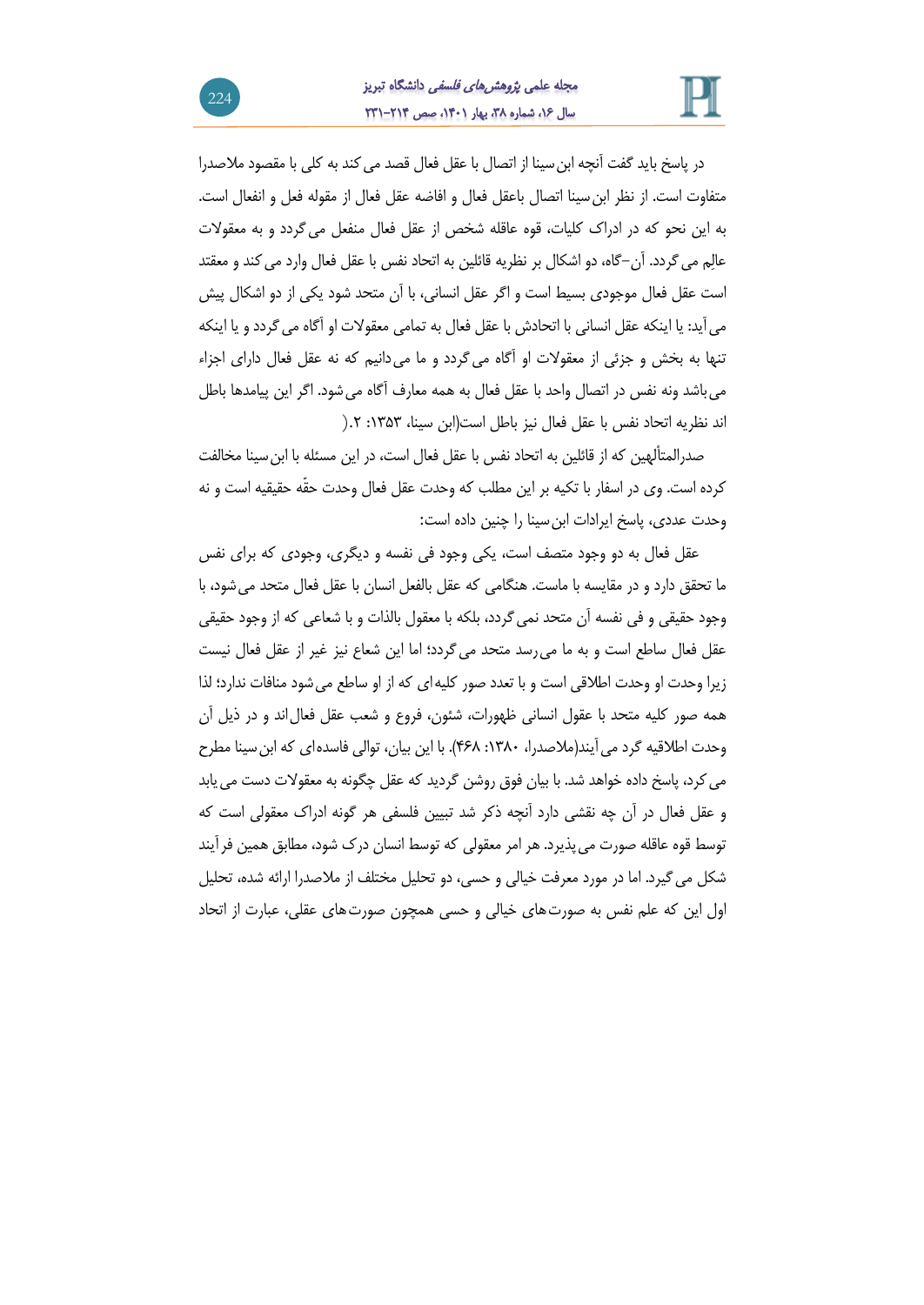

نفس با آن صورتها میباشد. طبق این تحلیل علم در مرتبه حسی و در مرتبه خیالی و در مرتبه عقلی آن، حاصل اتحاد نفس با این صورتها و از قوه به فعلیت رسیدن نفس میباشد)مالصدرا،  $P(71)'$  : 14/77).

**.3-1-۲ جایگاه عقل فعال در نظام هستیشناختی مالصدرا**

225

چنانکه ذکر شد مالصدرا نیز همانند دیگر فیلسوفان مسلمان، ادراك کلی را محصول رابطه نفس با عقل فعال میداند؛ جز این که در تبیین مشائی این ارتباط از نوع فعل و انفعال و افاضه عقل فعال بر نفس ناطقه، توجیه میشود؛ اما در تبیین صدرائی این ارتباط از نوع اتحاد بوده و معرفت کلی محصول اتحاد نفس ناطقه با عقل فعال میباشد.

از سوی دیگر مالصدرا در خصوص کیفیت ادراك کلی، نظریه مخصوص دیگری دارد که مغایر با تبیین مشائی است. ایشان بعد از این که به تبع سهروردی، عقول عرضی )=مثل افالطونی( را در نظام هستی اثبات می کند(صدرالمتألهین، ۱۳۸۲: ۱۹۴). نقش مهمی را در معرفت شناسی برعهده آنها می نهد.

از نظر وی چون برای افراد مادی، فرد مجرد عقالنی در عالم عقول، به نام رب النوع وجود دارد که همه حقایق را در بر دارد. نفس انسان به واسطه مشاهده جزئیات و مهیا شدن، به تحول ذاتی منتقل به عالم عقلی شده و حقایق جزئیه را به نحو وحدت و صرافت در آنجا مشاهده می نماید؛ بنابراین مناط کلیت، در نظر صدرا مشاهده وجود سعی است. و یا چون اتصال نفس با مثل افالطونی در ابتدایِ ادراکات عقلیه ضعیف است، از دور مجردات را مشاهده میکند، و چون این ادراك از دور صورت گرفته ادراکی ضعیف است و همانند شبحی که از دور دیده میشود، قابل انطباق برکثیرین خواهد بود(صدرالمتألهین، ۱۴۱۹: ۲۸۸/۱).

اکنون این پرسش مطرح میشود که اگر ادراك کلی، محصول مشاهده مثل افالطونی است پس گفتههای صدرا در خصوص اتحاد نفس انسان با عقل فعال چگونه باید تفسیر شود، زیرا عقل فعال بر اساس نظر جمهور فالسفه، آخرین عقل سلسله طولیه است؛ در حالی که مثل افالطونی عبارت از عقول عرضی میباشند.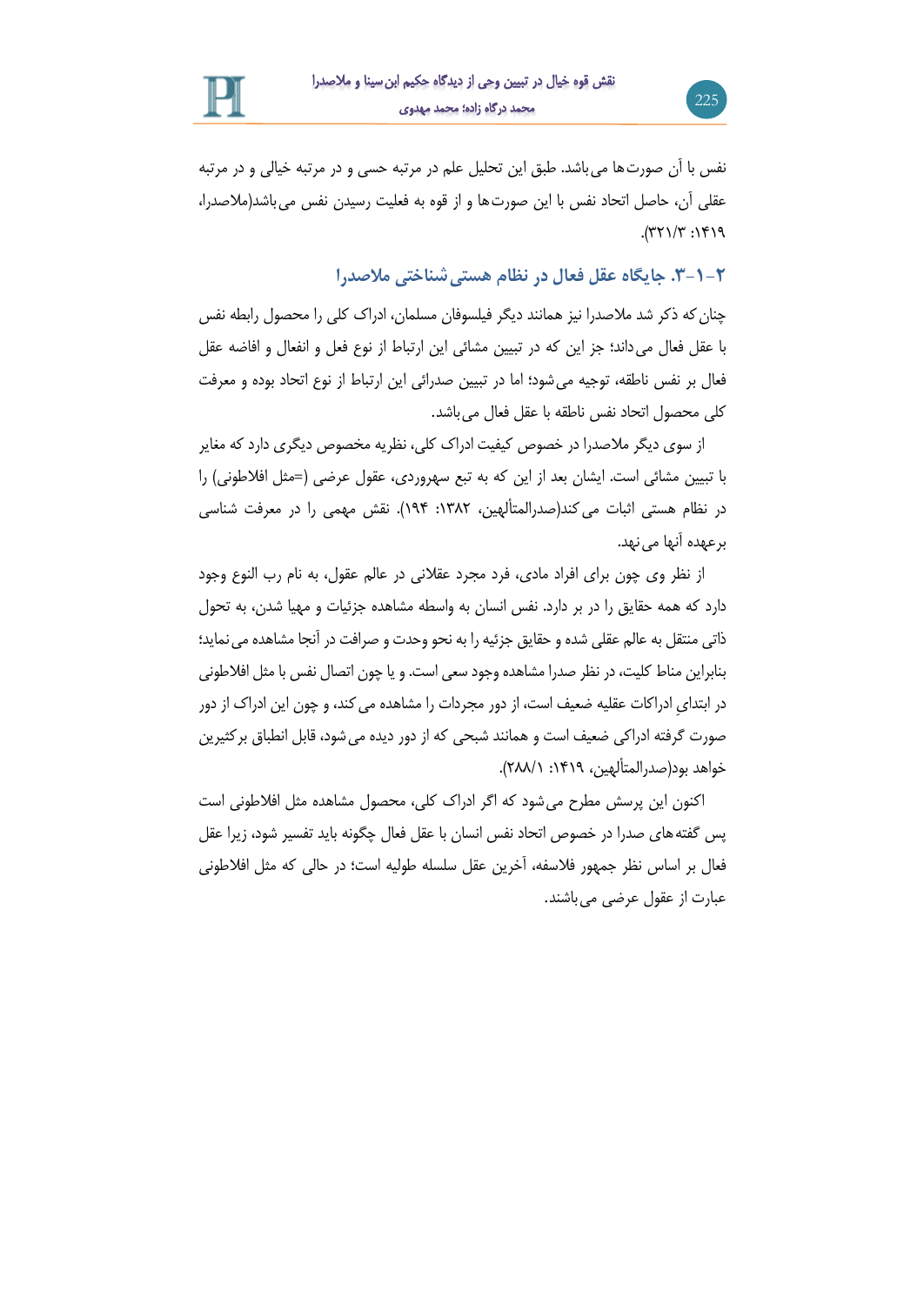

پاسخی که محققین فالسفه و شارحین حکمت متعالیه میدهند)آشتیانی، :6191 619(. و نیز شواهد متعددی از کلمات صدرا بر آن میتوان یافت، این است که عقل فعال در نظام هستی شناختی صدرا همان ربّ النوع انسان و مثال عقالنی اوست که در سلسله عقول عرضیه قرار دارد )صدرالمتألهین، :6191 931(. یکی از شواهدی که ثابت میکند مثل افالطونی در نظام صداریی وظایف و کارکردهای عقل فعال درنظام مشّایی را به عهده گرفته است، آن است که صدرا در ضمن برهانی برای اثبات مثل افالطونی تصریح میکند که هر یك از انواع مادی، رب النوعی دارد که علاوه بر تدبیر آن نوع، صورت نوعیه را نیز به آن نوع افاضه می کند. می دانیم که درنظام مشّائی، افاضه صورت نوعیه از طریق عقل فعال صورت میگرفت، حال آن که بر اساس بیان صدرا این نقش بر عهده مثل افالطونی است)همو، :6192 649).

نیز در جای دیگر می نویسد:

»هر چند فیاض مطلق بر هر موجودی و جواد محض بر هر پذیرنده وجودی، واجب الوجود میباشد، لکن این فیض او در هر نوعی از انواع موجودات به واسطهای مناسب از فرشتگان مقرب و ارباب انواع میباشد که به امر الهی در امور اشخاص طبیعتشان تصرف میکنند و این ارباب انواع و فرشتگان مقرب در نزد افالطون و افالطونیان، »مثل الهی« نامیده میشوند. و بیشك اولین این »مثل« که بر تکمیل نفوس آدمی همت میگمارد همان است که در لسان شرع جبرئیل و روح القدس نامیده میشود.«)همو، :6191 931(

**.3-1-3 عالم مثال و جایگاه آن در نظام هستیشناختی صدرا**

عالم اشباح معلّقه و یا مثال اعظم، برای اولین بار در کلمات شیخ اشراق مطرح شده است. شیخ اشراق بیان میکند بر اساس تجربیاتی که از مشاهدتم به دست آوردهام؛ عوالم وجود چهار عالم است:

.6 عالم انوار مجرده عقیله، که هیچ تعلّقی به اجسام ندارند.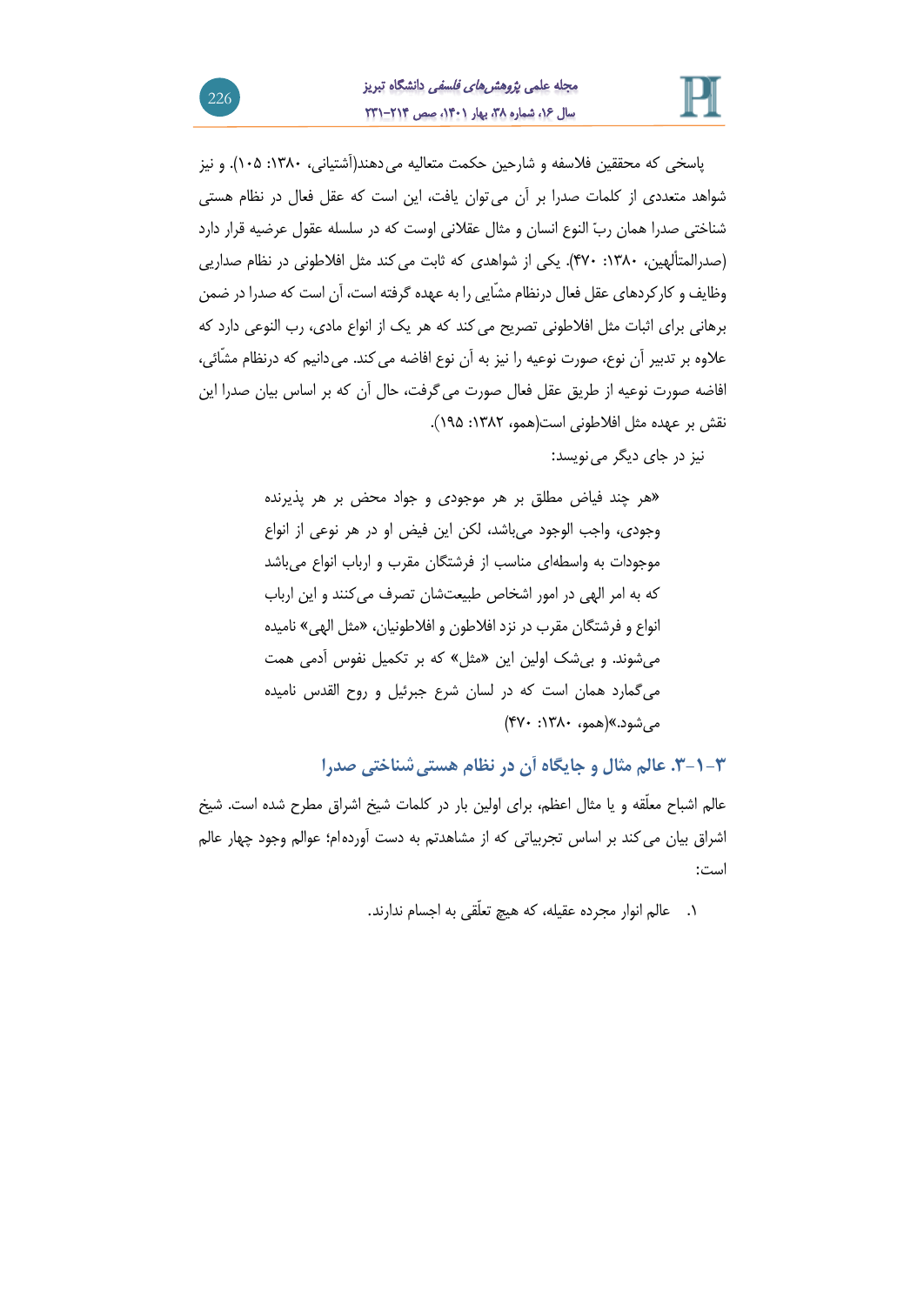.2 عالم انوار مدبّره اسفهبدیه فلکی و انسانی.

227

- .1 عالم حس که عبارت از افالك و کواکب و عناصر میباشند.
- .9 عالم مثال و خیال، که صور معلّقه نورانی و ظلمانی، در آن قرار دارند)سهروردی، :6191  $.$  $(777/7)$

شیخ اشراق از وجود عالم مثال، در مباحث معرفت شناختی بهره فراوان برده و علم نفس به صور خیالی و حسی را عبارت از اضافه و اشراقِ حضوری نفس با صور معلّق در این عالم می داند(همان: ۲۴۴).

ابهامی که در کلمات شیخ اشراق وجود دارد این است که جایگاه این عالم را در نظام هستی شناختی خود تبیین نکرده و بیان ننموده که این عالم، کدامین مرتبه هستی را شکل می دهد؛ سهروردی در کتاب حکمت االشراق، آنجا که به تقسیم عوالم بر اساس نور و ظلمت میپردازد و عوالمِ را به سه عالمِ (١. انوار محضه، ٢. انوار مدبّره، ٣. برازخ) تقسیم می کند(همان: ١٠٧). سخنی از عالم اشباح (=مثال) به میان نمی آورد.

صدرالمتالهین نیز که به تبع از سهروردی بر وجود چنین عالمی تأکید دارد)صدرالمتألهین، :6964 112/6(. همین اعتراض را در تعلیقات خود بر کتاب حکمت االشراق خود، به سهروردی وارد میکند و اظهار میدارد که چرا در تقسیم عوالم بر اساس نور ظلمت، جایگاه این عالم را مشخص ننموده است.

به اعتقاد صدرا جایگاه این عالم همان جایگاه عالم نفوس است و این عالم منطبق بر عالم نفوس میباشد. بنابراین از دیدگاه صدرا عالم اشباح معلّقه یك عالم چهارمی در کنار عوالم سه گانه (عقل و نفس و ماده) نیست، بلکه این عالم بعینه همان عالم نفوس می باشد. صدرا در کتاب مفاتیح الغیب بعد از تقسیم عوالم هستی به سه عالم عقل و نفس و ماده و اثبات و بیان خصوصیات هر کدام چنین بیان می کند:

> »و قد اطبق الحکماء علی وجود هذه العوالم الثالثه، النزاع فیها. انما الخالف فی وجود عالم مقداری غیر مادی، مشتمل علی صور معلّقة الشرقیة و الغربیة، بل متوسطة بین العالمین و واسطة بین االقلیمین، ای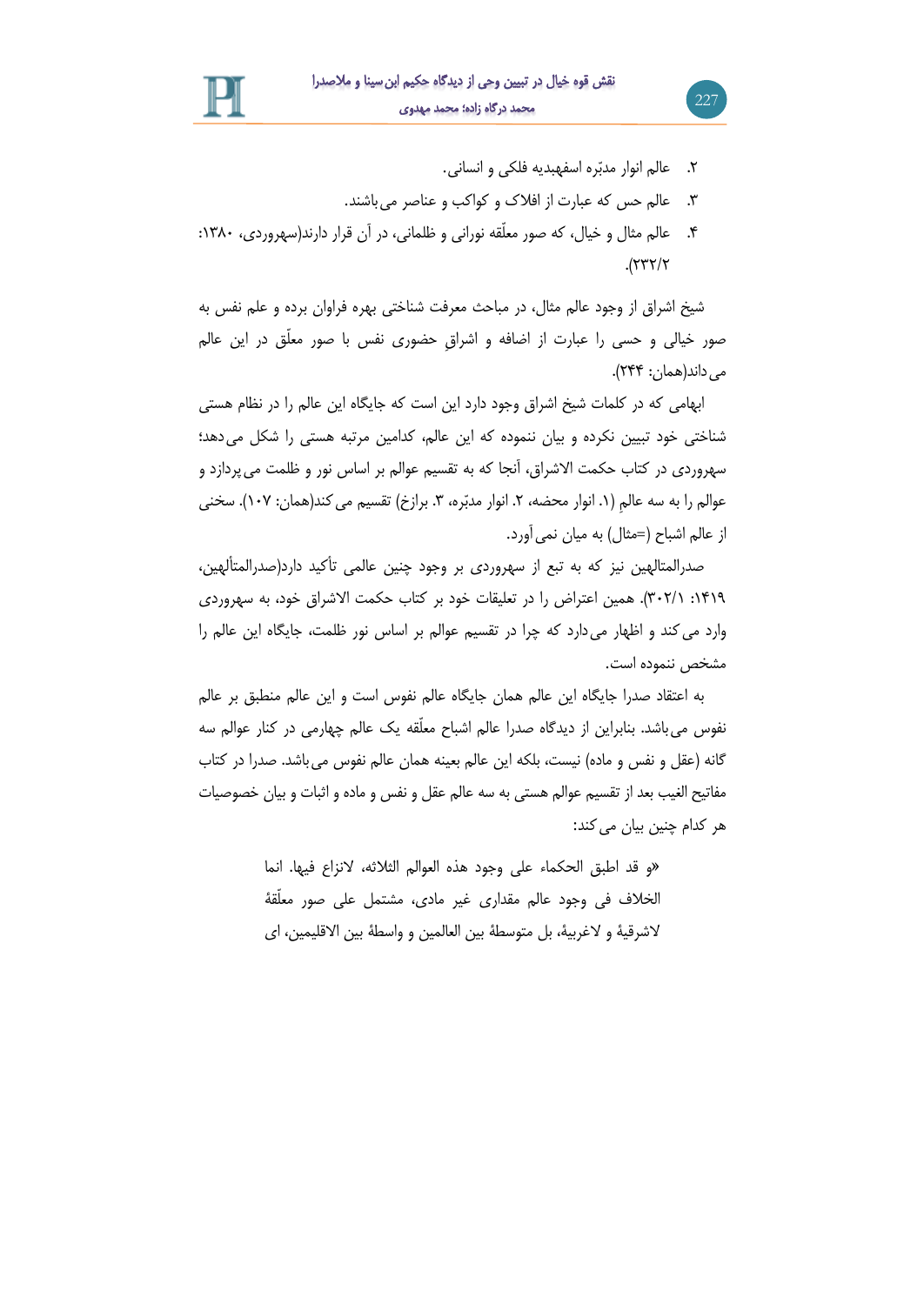

اقلیم الروحانیات و اقلیم الجسمانیات، النه کخطٍ فاصل بین الضوء و الظّل و کالشفق بین اللیل و النهار، و عالمه بعینه عالم النفوس الحیوانیة الخیالیة، فال یزید به عالم اخر کما حقّقناه«

بر اساس این بیان، سرّ این که صدرا در تبیین وحی در امور جزئی، تنها به عالم مثال بسنده نمی کند و همچنان بر نقش نفوس فلکی و علم آنها به جزئیات عالم تأکید می کند، روشن می شود. چرا که از نظر وی اساساً تفاوت و دوگانگی بین این دو عالم نیست.

**.3-۲ تبیین وحی در امور جزئی از دیدگاه مالصدرا**

چنان که گفته شد از دیدگاه فیلسوفان مسلمان، علوم موجود در عالم عقول و فرشته وحی )=عقل فعال) به صورت کلی اند، بنابراین نفس نبی با اتحاد به این عالم تنها به حقایق کلی عالم خواهد شد. در حالی که بسیاری از مدرکات وحیانی، امور جزئی و شخصیاند. ابنسینا در تبیین خود بر وحی در امور جزئی، از دو عنصر بهره برد: نخست نقش نفوس فلکی و علم آنها به جزئیات عالم، دوم نقش متخیله در محاکات و جزئی نمودن حقایق دریافتی از عالم غیب. البته چنانکه گفته شد تأکید ویژه وی برنقش قوه متخیله در محاکات و جزئی نمودن حقایق وحیانی، بود.

از نظر صدرا، نفس ناطقه انسان فی حد ذاته از عالم عقول است و فی حد ذاته مستعد و مشتاق برای اتصال با مبادی عالیه و دریافت صورتهای معقول از آنها است؛ اما در بسیاری مواقع، موانعی نفس را از اتصال به منابع معرفت باز می دارد عمده ترین این منابع اشتغال به دادههای حواس ظاهری و تدبیر امور بدن میباشد. هر گاه نفس از این موانع رها شود. فرصت اشتغال به عالم قدس را پیدا می کند(صدرالمتألهین، ۱۴۱۹: ۲۶/۷).

اما این نکته شایسته عنایت است که از نظر صدرا، در جریان معرفت این ذات معرفت نیست که تنزل یا ترقّی پیدا می کند، بلکه نفس در اثر آمادگی و استعدادی که از دیدن موجودات خارجی پیدا می کند، تحول ذاتی پیدا کرده و با صورتهای محسوس(در مرتبه علم حسی) و با صورتهای خیالی (در مرتبه علم خیالی) اتحاد پیدا می کند و علم نفس به این صورتها، محصول این ارتباط نفس و سعه وجودی آن می باشد. همین طور معرفت عقلی، محصول تجرید پی در پی معرفت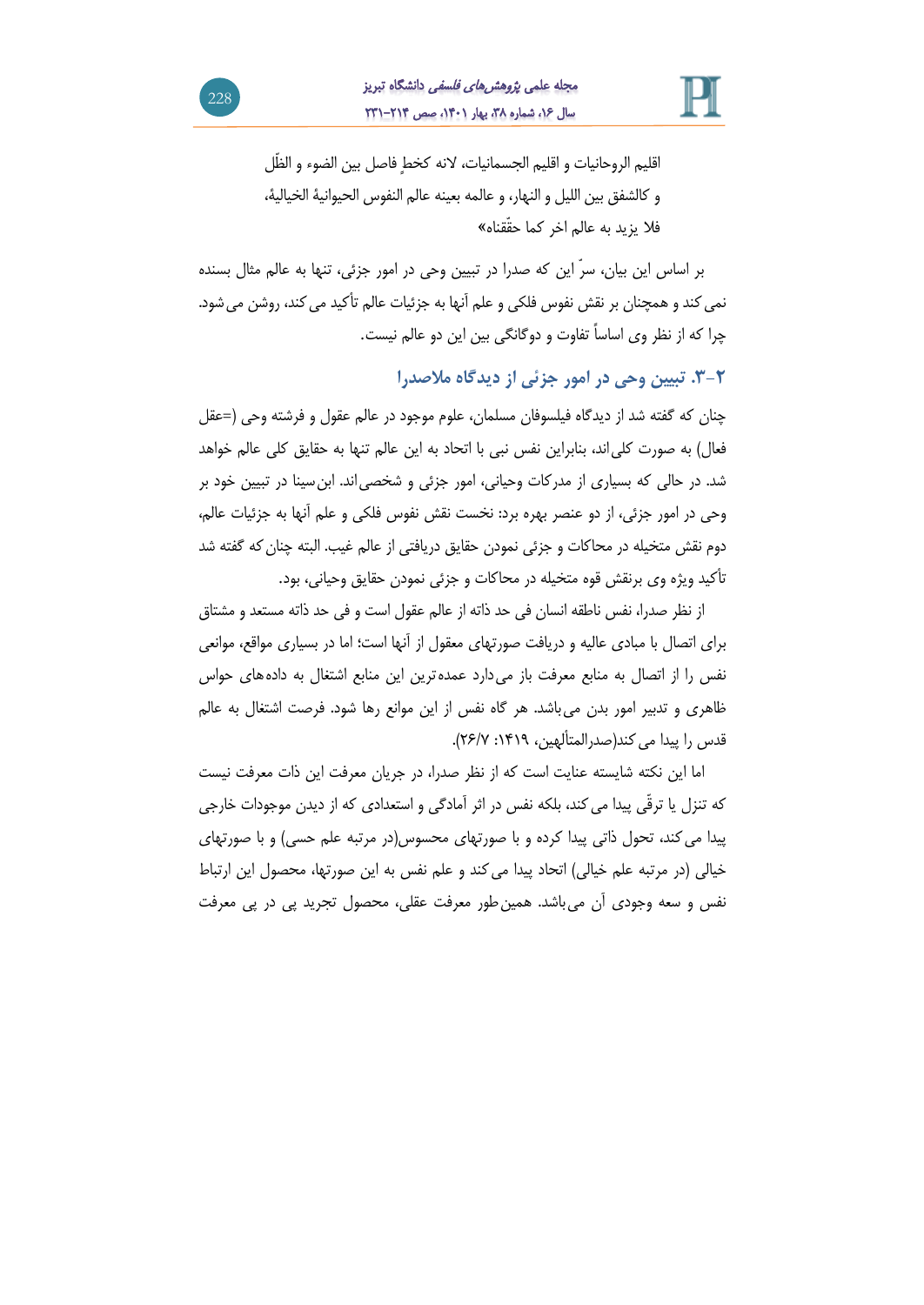خیالی نیست، بلکه نفس بعد از علم به صورتهای خیالی در اثر آمادگی و استعداد پیدا شده، سعه وجودی مییابد و با صورتهای معقول، در عالم مُثُل متحد میگردد.

در معرفت وحیانی نیز این ذات معرفت نیست که تنزل می کند، بلکه عقل قدسی نبی، بعد از اتحاد با عقل فعال )=فرشته وحی( در عالم اعلی و علم به حقایق کلی، به هنگام نزول در عالم اوسط )=عالم مثال(، با صورتهای خیالی و مقداری آن صورتهای عقلی، ارتباط پیدا کرده و آنها را مشاهده میکند. البته این مشاهده و اتحاد توسط قوه خیال نبی صورت میپذیرد که در حدّ کمال و شدت است. آنگاه صورتهای مشاهده شده، در حواس ظاهری نبی نیز منعکس میگردند و در آنجا به صورت مشاهَد، رؤیت می شوند(ملاصدرا، ۱۳۸۰: ۶۰۴).

تحلیل دیگری نیز در آثار صدرا از معرفت وحیانی ارائه شده، و آن این که: نفس نبی بعد از اتحاد با عالم عقول و اطالع از علوم وحیانی، به هنگام نزول به ساحت ملکوتی سماوی، صورتهای حقایق عقالنی، در نفس نبی تثمل پیدا میکنند. سپس اثرِ آن در حواس ظاهری نبی آشکار میگردد؛ به عبارت دیگر، نفس نبی ابتدا معارف الهی را در عالم امر تعقل نموده و پس از آن به هنگام تنزل از این مقام شامخ الهی، فرشته وحی به صورت محسوس و تقدّر یافته در ساحت نفس، بر او تمثل مییابد. و سپس اثر آن در حواس ظاهری نبی منعکس گردیده و بدین ترتیب، نبی اصوات و حروفی را می شنود و فرشته وحی را به صورت انسانی زیبا مشاهده می کند(صدرالمتألهین،  $P(Y|Y;Y|Y)$ 

بر این اساس، دیدن فرشته وحی و شنیدن سخنان او محصول مشاهده نبی در عالم مثال منفصل نیست. بلکه این امور، در ساحت نفس پیامبر، توسط قوه متخیله انجام میپذیرد. نظیر همان حرفی که ابنسینا بر آن تأکید داشت و رؤیت فرشته وحی را نتیجه محاکات متخیله نبی میدانست. طبق این بیان صدرا از ظرفیت عالم مثال در تحلیل امور جزئی وحیانی بهره نبرده است و تحلیل او تفاوتی با بیان ابنسینا نخواهد داشت.

به نظر میرسد تبیین دوم صدرا و اعتقاد به تمثل صورت فرشته وحی وحقایق وحیانی در نفس نبی، دیدگاه مشهور فلاسفه است که صدرا صرفا گزارش می نماید. چنانچه وی در متأخرترین کتاب خود یعنی تفسیر قرآن کریم در ذیل آیه سوره بقره، نیز اشاره نموده است که این دیدگاه مشهور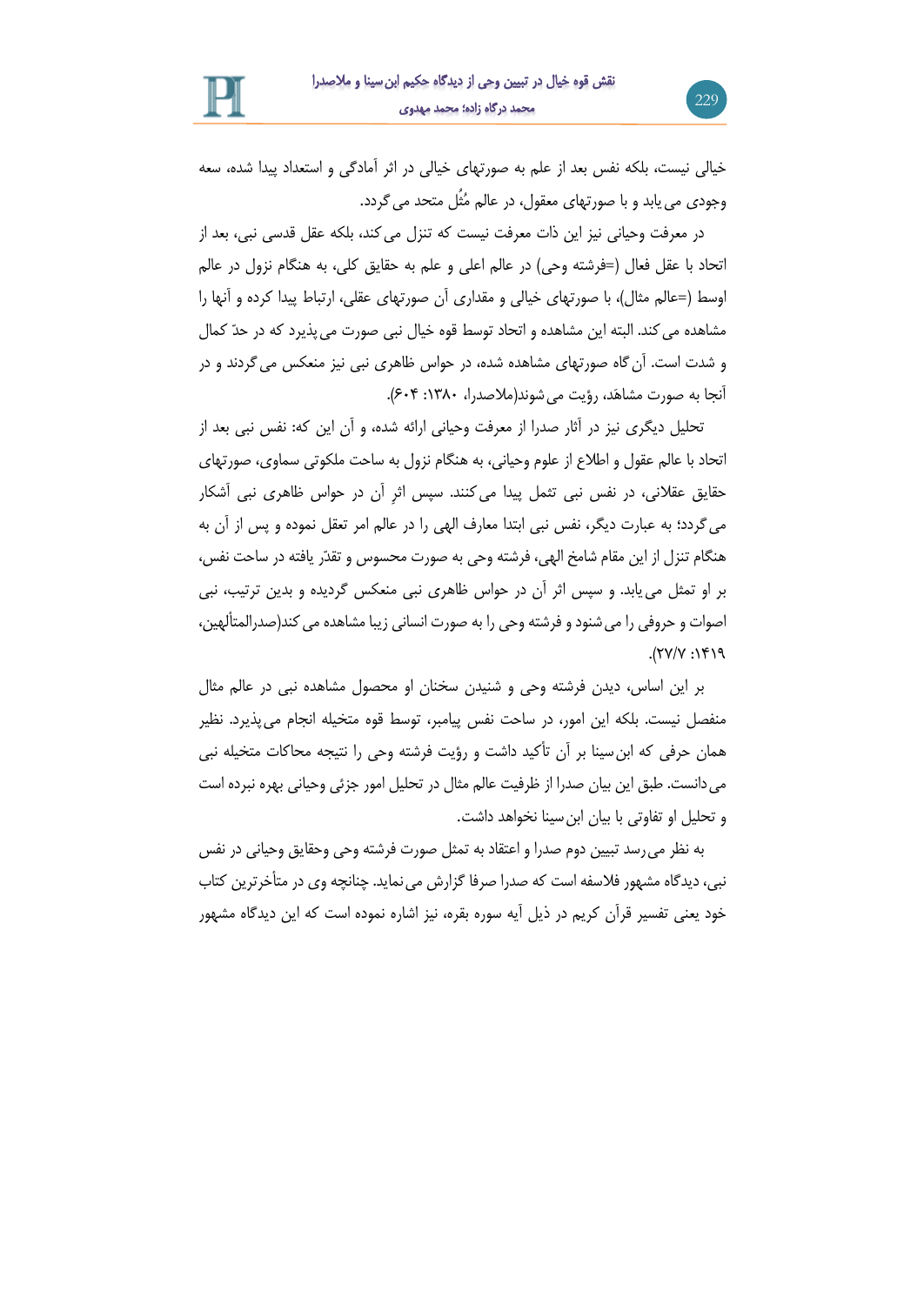

است)همو، :6191 111/6(. اما تبیین مربوط به مشاهده فرشته وحی و حقایق تمثلیافته در عالم اوسط )=عالم مثال(، دیدگاه خود صدراست.

## **.0 مقایسه و نتیجهگیری**

اکنون که دیدگاه ابنسینا و مالصدرا در مورد تبیین وحی به طور تفصیلی ارائه شد، میتوان به مقایسه و بررسی این مبحث در آراء این دو فیلسوف و نقاط قوت و ضعف آنها پرداخت. چارچوب کلی تبیین صدرایی، اختالف اساسی با تبیین ابنسینا ندارد و هر دو فیلسوف منبع حقایق کلی وحیانی را عالم عقول و عقل فعال میدانند و در کیفیت تلقّی این علوم و از بین بردن موانع اتصال با عقل فعال، تحلیل یکسانی ارائه کردهاند.

از آنجا که وحی ماهیت معرفتی دارد و یکی از مصادیق معرفت است، طبعاً اختالف این دو فیلسوف در باب ماهیت ادراك، به تفاوت تبیین آنها در ماهیت وحی نیز میانجامد. ابنسینا مدرکات کلی را از سنخ علم حصولی میداند، از نظر او حصول معرفت کلی، فیض عقل فعال است که در اثر استعداد نفس انسانی و افاضه عقل فعال حاصل میشود. وی بر این اساس، حقایق کلی وحیانی را نیز از سنخ علوم حصولی و فیض عقل فعال میداند. در باب معارف وحیانی جزئی نیز، ابنسینا هر چند خزانه این علوم را نفوس فلکی میداند اما در اثنای تحیل خود کمتر به نقش آنها میپردازد و علوم جزئی وحیانی را محصول محاکات متخیله نبی میداند، بنابراین در تحلیل ابنسینا قوه متخیله نبی، نقش اساسی در فرایند نزول وحی دارد. و تمامی صور و الفاظ وحیانی و حتی رؤیت خود فرشته وحی، ساخته و پرداخته متخیله نیرومند نبی میباشد که به نهایت کمال خود رسیده و در این محاکات ره به خطا نمیبرد.

از نظر مالصدرا که در باب ادراك معتقد به اتحاد عالم و معلوم است، نفس نبی به خاطر برخورداری از عقل قدسی بدون فکر و اندیشه، با عقل فعال متحد میگردد و معارف کلی وحیانی را بدست میآورد. در باب معارف جزئی وحیانی نیز، مالصدرا که به تبع از سهروردی وجود عالم مثال را پذیرفته و آن را منطبق بر نفوس افالك میداند، معتقد است صورتهای تنزل یافته و ممّثلِ حقایق وحیانی، در عالم مثال موجوداند و نفس نبی در اثر برخورداری از متخیله نیرومند، با این عالم متحد میشود و این صورتها را در آنجا مشاهده مینماید.